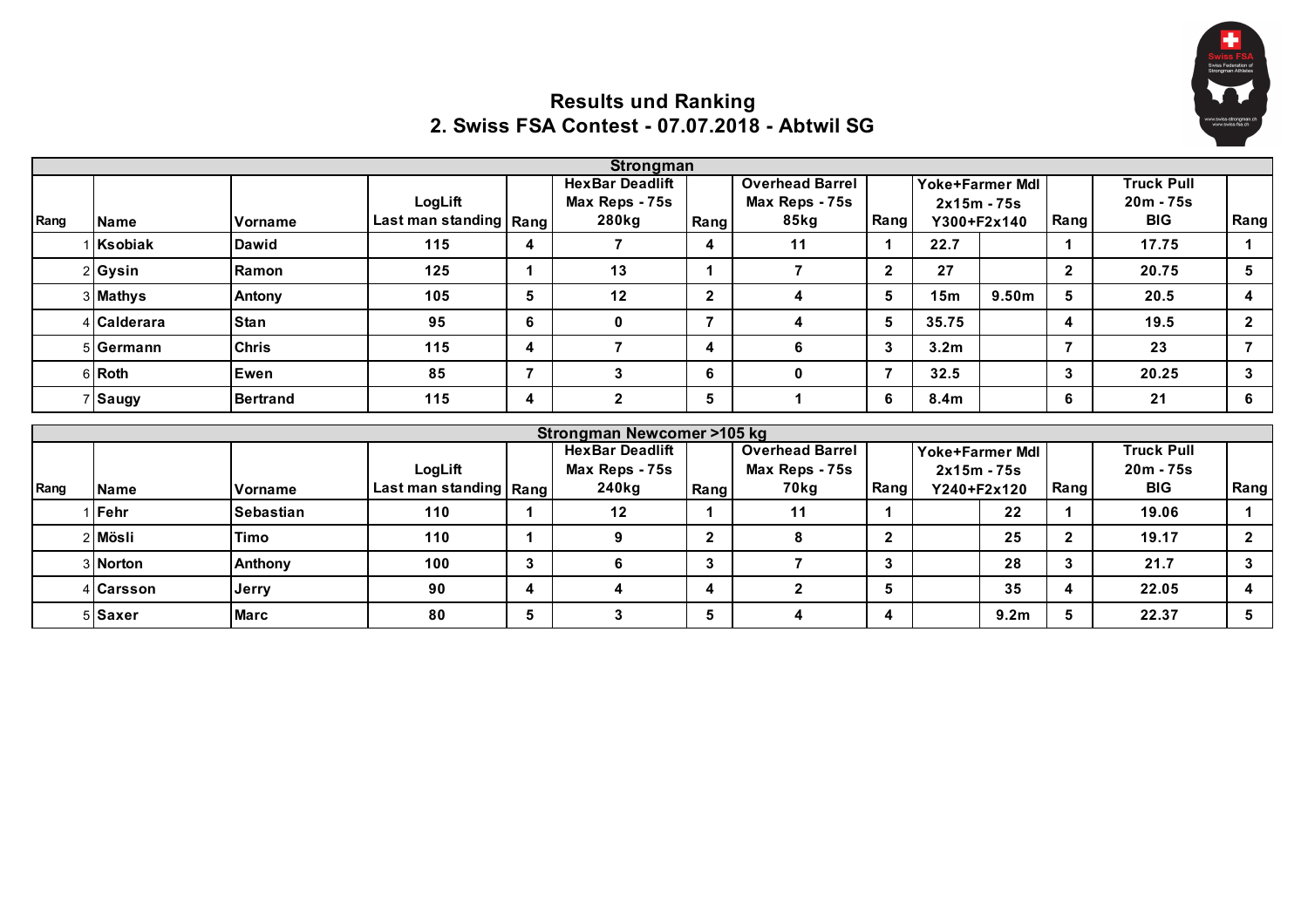

## **Results und Ranking 2. Swiss FSA Contest - 07.07.2018 - Abtwil SG**

|      |             |                |                           |              | Strongman Newcomer <105 kg |                                               |                        |              |                  |                        |                         |                   |                      |
|------|-------------|----------------|---------------------------|--------------|----------------------------|-----------------------------------------------|------------------------|--------------|------------------|------------------------|-------------------------|-------------------|----------------------|
|      |             |                |                           |              | <b>HexBar Deadlift</b>     |                                               | <b>Overhead Barrel</b> |              |                  | <b>Yoke+Farmer Mdl</b> |                         | <b>Truck Pull</b> |                      |
|      |             |                | LogLift                   |              | Max Reps - 75s             |                                               | Max Reps - 75s         |              |                  | $2x15m - 75s$          |                         | $20m - 75s$       |                      |
| Rang | <b>Name</b> | Vorname        | Last man standing   Rang  |              | 240kg                      | Rang                                          | 70kg                   | Rang         |                  | Y240+F2x120            | Rang                    | <b>BIG</b>        | Rang                 |
|      | <b>Beer</b> | <b>Marc</b>    | 115                       | 1            | 12                         |                                               | 9                      | $\mathbf{2}$ |                  | 36                     |                         | 21.32             | $\mathbf{2}$         |
|      | 2 Marchand  | Samuel         | 100 <sub>1</sub>          | 3            | $\mathbf{0}$               | 4                                             | 10                     |              | 15m              | 9.2 <sub>m</sub>       | $\overline{3}$          | 20.09             |                      |
|      | 3 Kräutler  | <b>Michael</b> | 110                       | $\mathbf{2}$ | 11                         | $\mathbf{2}$                                  | 8                      | 3            | 6.1 <sub>m</sub> |                        | 5                       | 23.35             | 5                    |
|      | Wüthrich    | Philippe       | 90                        | 4            | $\overline{7}$             | 3                                             | 7                      | 4            | 15m              | 14.5m                  | $\overline{2}$          | 23.04             | 4                    |
|      | 5 Weisbrod  | <b>Rolf</b>    | 80                        | 5            | $\mathbf 0$                | 4                                             | 5                      | 5            | 15m              |                        | $\overline{\mathbf{4}}$ | 21.4              | 3                    |
|      |             |                |                           |              | Strongman Newcomer <90 kg  |                                               |                        |              |                  |                        |                         |                   |                      |
|      |             |                | <del>πexвar Deagliπ</del> |              |                            | <del>Overnead Barrel</del><br>Yoke+Farmer Mdl |                        |              |                  |                        |                         |                   |                      |
|      |             |                |                           |              |                            |                                               |                        |              |                  |                        |                         | <u>Truck Pull</u> |                      |
|      |             |                | LogLift                   |              | Max Reps - 75s             |                                               | Max Reps - 75s         |              |                  | $2x15m - 75s$          |                         | $20m - 75s$       |                      |
| Rang | <b>Name</b> | Vorname        | Last man standing   Rang  |              | 220kg                      | Rang                                          | 60kg                   | Rang         |                  | Y230+F2x110            | Rang                    | <b>BIG</b>        |                      |
|      | Walker      | <b>Mark</b>    | 90                        | 1            | 12                         |                                               | 12                     |              | 28               |                        | 1                       | 22.71             | 4                    |
|      | 2 Ams       | <b>Matthew</b> | 90                        | 1            | 11                         | $\mathbf{2}$                                  | 11                     | $\mathbf{2}$ | 34               |                        | $\overline{2}$          | 22.1              | Rang<br>$\mathbf{2}$ |
|      | 3 Lüchinger | <b>David</b>   | 80                        | 3            | $\overline{7}$             | 3                                             | $\overline{7}$         | 3            | 15m              | 14.7 <sub>m</sub>      | 3                       | 22.5              | 3                    |
|      | 4 Bosshart  | Adi            | 80                        | 3            | $\overline{2}$             | 5                                             | $\overline{2}$         | 5            | 15m              | $\mathbf{0}$           | 6                       | 21.93             |                      |
|      | 5 Rubino    | Enzo           | 80                        | $\mathbf{3}$ | 5                          | 4                                             | 5                      | 4            |                  | 5.28m                  | $\overline{\mathbf{4}}$ | 23.03             | 5                    |
|      | 6 Giangreco | <b>Cesare</b>  | 70                        | 6            | 0                          | 6                                             | $\mathbf 0$            | 6            |                  | 0.5 <sub>m</sub>       | 5                       | 23.29             | 6                    |